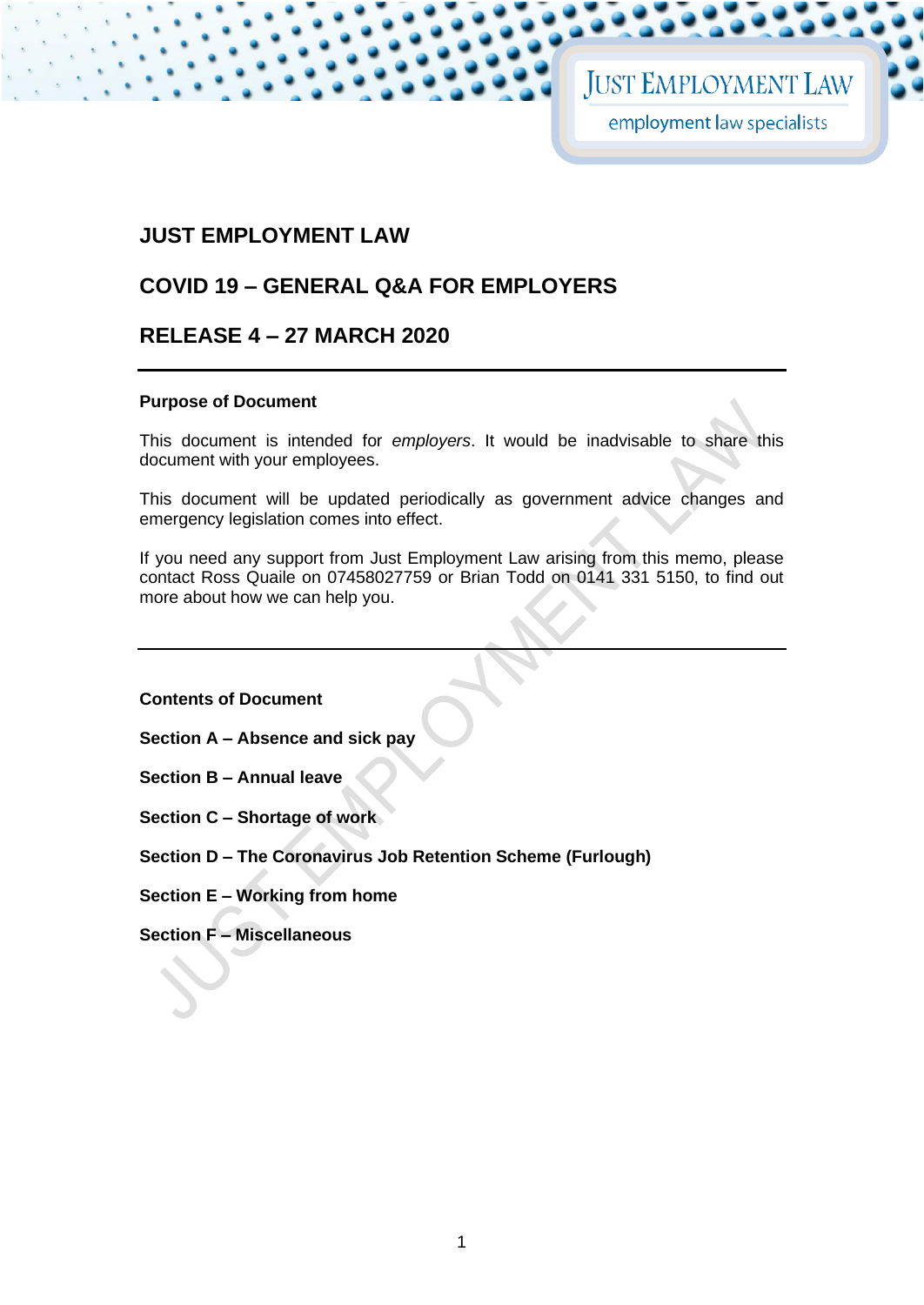## **Section A – Absence and sick pay**

**1. Where can I get information on the latest public health advice in relation to COVID-19?**

Public Health England <https://www.gov.uk/government/collections/coronavirus-covid-19-list-of-guidance>

Health Protection Scotland <https://www.hps.scot.nhs.uk/a-to-z-of-topics/wuhan-novel-coronavirus/>

Public Health Wales <https://phw.nhs.wales/topics/latest-information-on-novel-coronavirus-covid-19/>

Public Health Agency in Northern Ireland <https://www.publichealth.hscni.net/news/covid-19-coronavirus>

#### **2. Is an employee required to self-isolate and what do I pay them if they are absent from work?**

**Employee with symptoms:** An employee who develops coronavirus symptoms is required to self-isolate for 7 days if they live alone, or 14 days if they live with other people. Following that period, providing they do not continue to have a temperature, and do not feel worse, they can return to work. This employee would be entitled to sick pay, in accordance with their contract of employment. In the absence of enhanced company sick pay being due to the employee, and subject to the eligibility criteria, they would receive statutory sick pay. Statutory sick pay is payable from day 1 of absence and, for employers with up to 250 employees, will be reimbursed by the government for a period of 14 days.

**Employee living with someone with symptoms:** An employee who lives in the same household as someone who develops coronavirus symptoms is required to self-isolate for 14 days. This employee would also be entitled to sick pay, in accordance with their contract of employment. In the absence of enhanced company sick pay being due to the employee, and subject to the eligibility criteria, they would receive statutory sick pay. Statutory sick pay is payable from day 1 of absence and, for employers with up to 250 employees, will be reimbursed by the government for a period of 14 days.

**Employee falling into "extremely vulnerable" category:** An employee who is considered to be "extremely vulnerable" (ie who has a specific cancer, severe respiratory condition, or other particular conditions) is strongly advised to adhere to guidance on shielding. This involves staying at home for 12 weeks and minimising non-essential contact with members of their household. This employee would not qualify for statutory sick pay. Any payments made to an employee would be at your discretion. Should you choose not to exercise discretion and make a payment, the time off would be unpaid (unless you furlough the employee – see section D).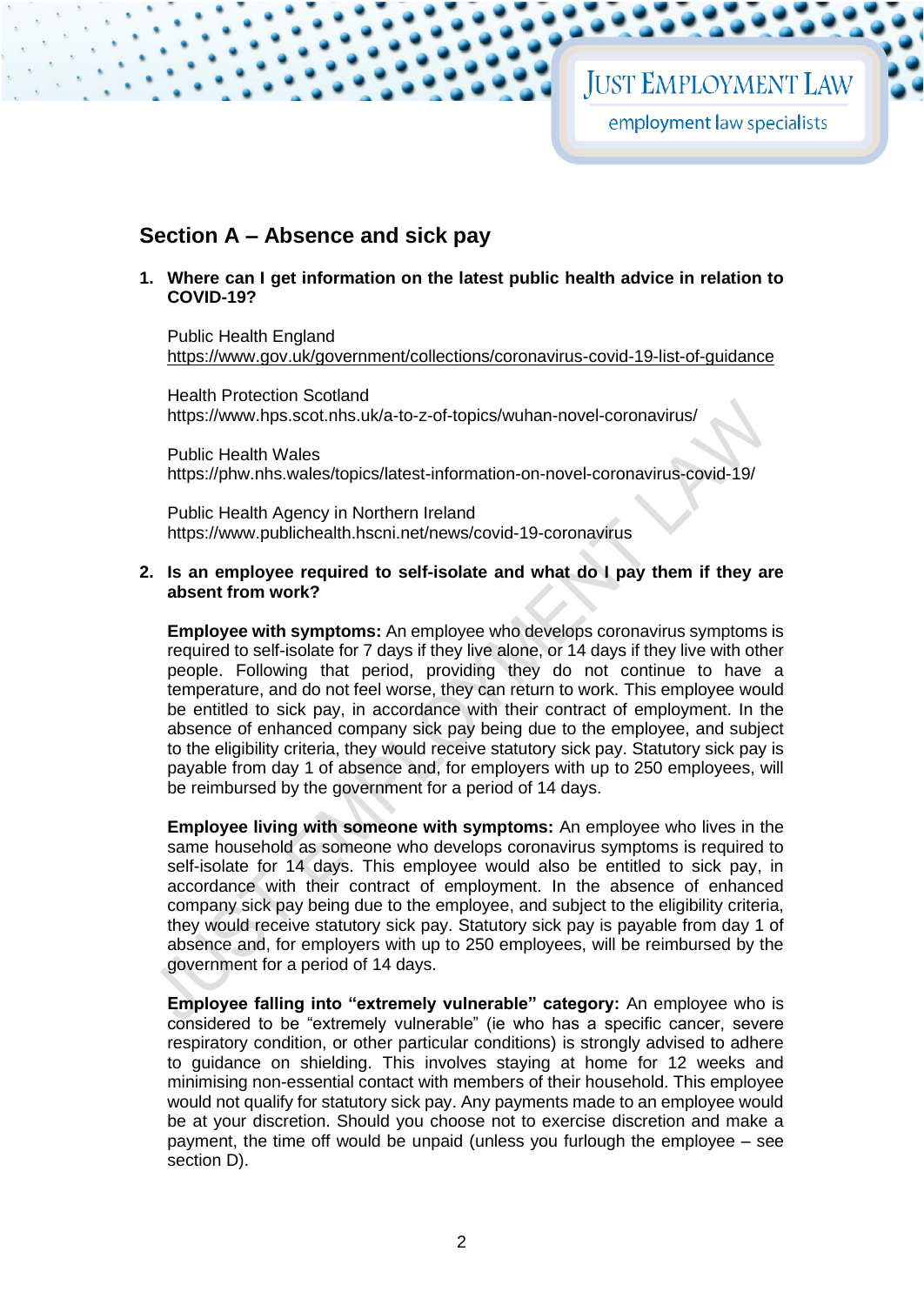## **JUST EMPLOYMENT LAW**

employment law specialists

**Employee falling into "vulnerable" category:** An employee who is considered "vulnerable" (ie those over 70 or pregnant, and who have other particular health conditions – typically those which entitle them to a free flu vaccination each year) is strongly advised to adhere to guidance on social distancing. This employee would not qualify for statutory sick pay. Any payments made to an employee would be at your discretion. Should you choose not to exercise discretion and make a payment, the time off would be unpaid (unless you furlough the employee – see section D).

**Employee living with someone in the "extremely vulnerable" or "vulnerable" categories:** An employee who lives with an "extremely vulnerable" or "vulnerable" person should follow guidance on social distancing, reducing their contact outside the home. This employee would not qualify for statutory sick pay. Any payments made to an employee would be at your discretion. Should you choose not to exercise discretion and make a payment, the time off would be unpaid (unless you furlough the employee – see section D).

#### **3. What do I pay an employee who is entitled to Statutory Sick Pay?**

The current rate of SSP is £94.25 per week. This rises to £95.85 per week from 6 April 2020 (the start of the new tax year).

**4. Can an employee who is self-isolating, shielding or following guidance on social distancing work from home?** 

Yes, and in those circumstances they would be entitled to be paid as per the terms of their contract of employment.

#### **5. What if an employee presents with symptoms consistent with COVID-19 in the workplace?**

If someone becomes unwell in the workplace with coronavirus symptoms, they should tell you immediately, avoid touching anything and go home. They should cough or sneeze into a tissue and put it in a bin, or if they do not have tissues, cough and sneeze into the crook of their elbow. Finally, they should use a separate bathroom from others, if possible.

If an employee refuses to go home where they have developed symptoms of coronavirus at work, you can require them to do so as the government guidance is that such an individual should be self-isolating. Homeworking could be offered if practicable and if the employee is fit to do so. If the employee has no entitlement to company sick pay, they would be entitled to SSP only, upon sending them home (providing they aren't going home to work). However, the burden would be on you as the employer to show that the employee should be self-isolating in accordance with government advice. If you are considering this course of action, you will want to take notes of the symptoms the employee was presenting with, and ideally have that corroborated by a second person.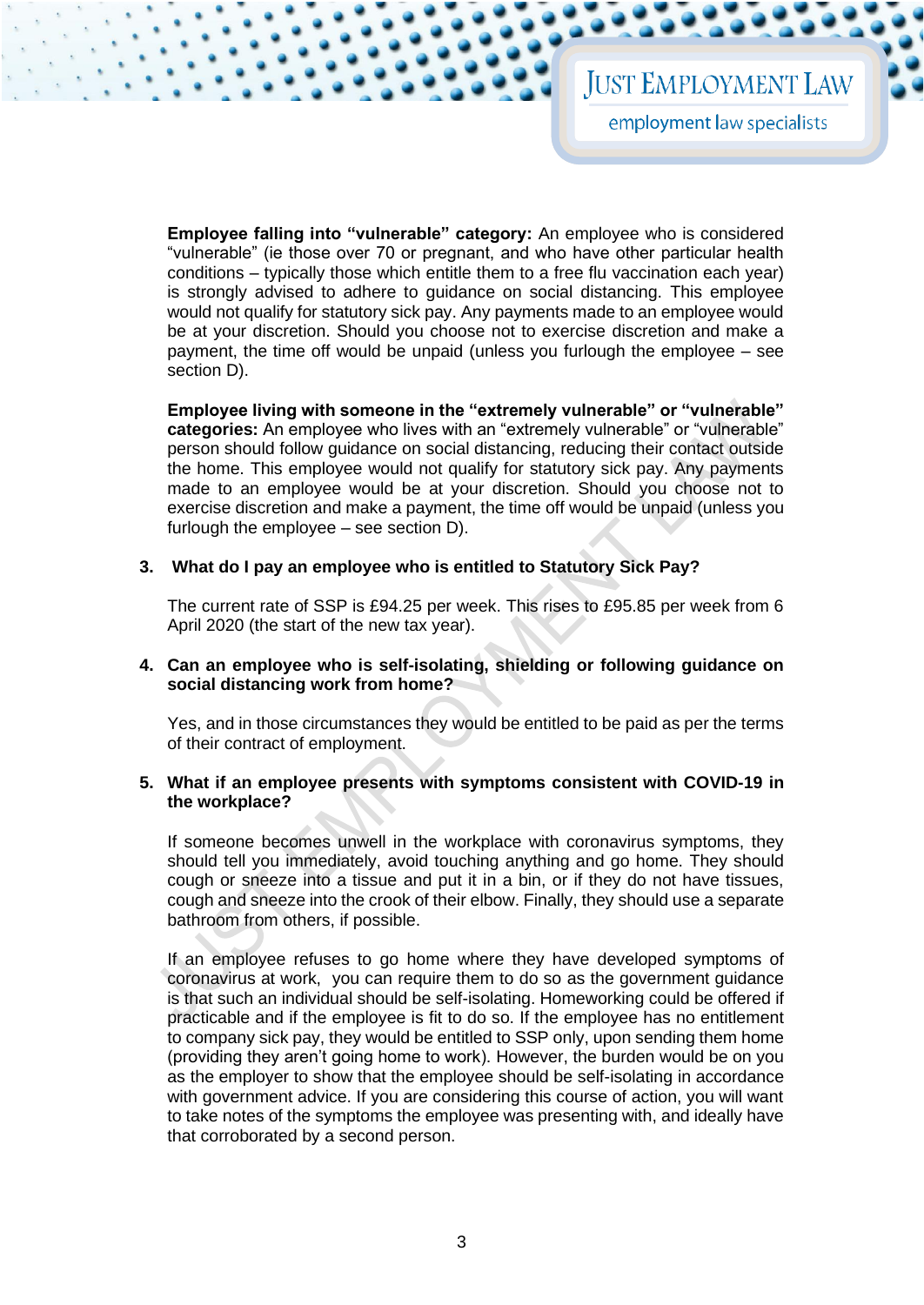More advice or help is available on the NHS 111 coronavirus service website or by calling 111 if the website is unavailable. If someone is seriously ill or their life is at risk, you should call 999.

#### **6. Do I need to see a medical certificate from a GP, or other documentary evidence, before I pay SSP or company sick pay?**

Normally, employees should self-certify for the first week of absence and then a medical certificate is required from the second week onwards. Those self-isolating due to coronavirus for more than 7 days can now get an online self-isolation note from the NHS website [\(https://111.nhs.uk/isolation-note/\)](https://111.nhs.uk/isolation-note/) or the NHS mobile phone app.

Employers should understand that due to the pressure on the health service, employees may have real difficulty obtaining a medical certificate in relation to COVID-19-related symptoms in a timely manner.

We do not anticipate that employers reclaiming SSP will need to show the government a medical certificate from the employee in question.

#### **7. What if an employee, not falling into any of the categories set out at question 2 above refuses to come to work?**

This scenario may become quite common. A sympathetic response is recommended in the first instance, although where an employee is nonsymptomatic and is not living with someone who has symptoms, you could ultimately take the position that if they choose not to come to work, they will not be paid.

Offering working from home where this is practicable is an obvious compromise. You may also wish to consider whether you will furlough that employee, if there is reduced work available (see section D).

While it would be theoretically possible to consider disciplining or dismissing an employee who persistently refused to attend work in these circumstances, there may be practical considerations such as bad publicity, staff morale etc to consider. Further, the rather unprecedented circumstances are a factor an employment tribunal would likely take into account when considering the fairness of any dismissals arising.

#### **8. What about people who can't come to work as a result of school closures?**

Employees are entitled to reasonable unpaid time off to *make arrangements* for the care of their children where there is an "unexpected disruption or termination" of their care arrangements. We think this might well cover the closure of schools due to coronavirus.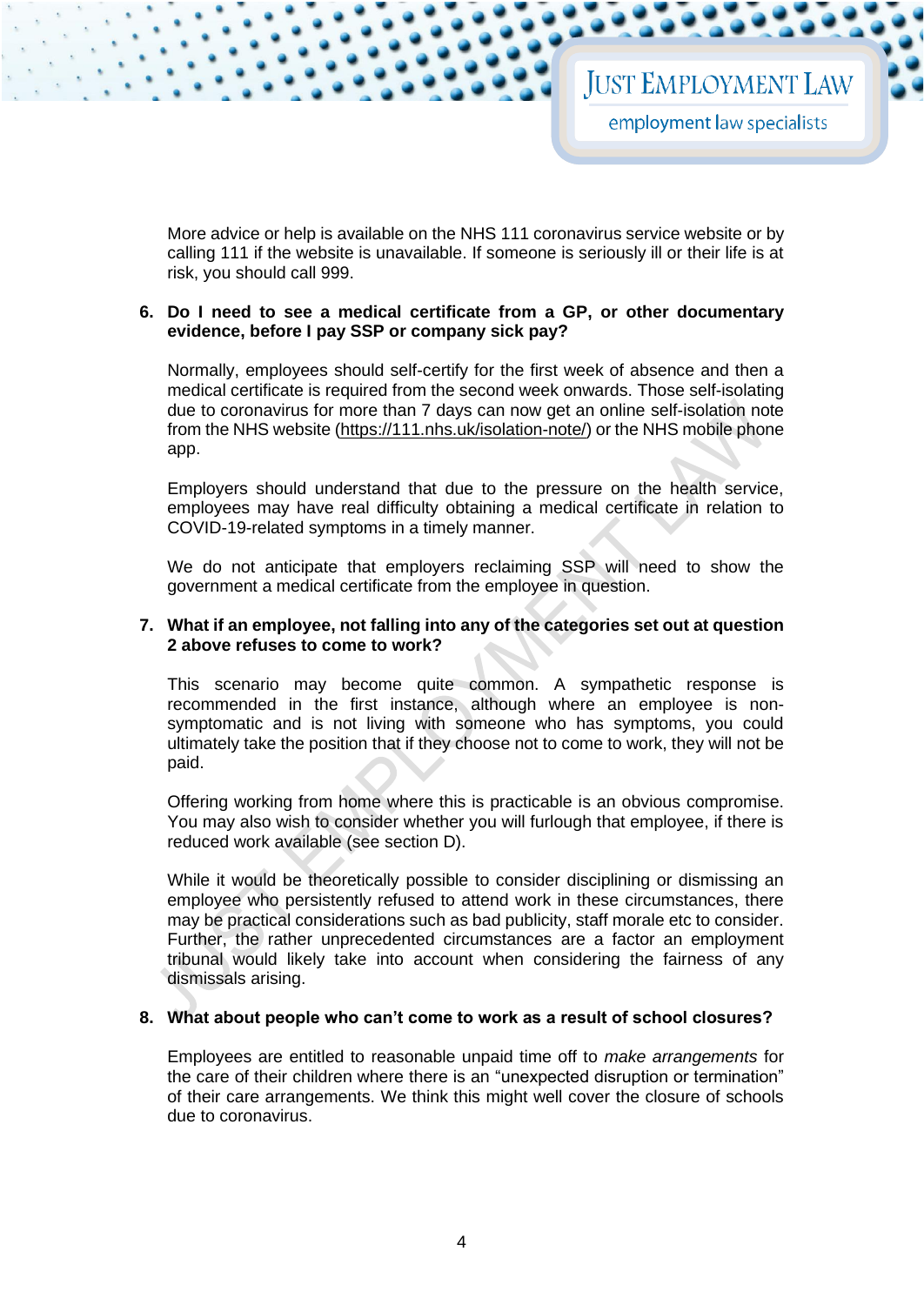We do not believe that you will be obliged to pay people who cannot come to work in these circumstances. Ordinarily, reasonable time off might only be one or two days, however we would expect a longer period of time off to be needed in these circumstances.

This is a situation where homeworking could be permitted, if practicable, and you might consider relaxing any rules you normally have about homeworkers not having caring responsibilities while they are working.

#### **9. What types of industry are covered by the "Key Workers" provisions, which enable such individuals to continue to send their children to school?**

You can access a list of key workers via this link: [https://www.gov.uk/government/publications/coronavirus-covid-19-maintaining](https://www.gov.uk/government/publications/coronavirus-covid-19-maintaining-educational-provision/guidance-for-schools-colleges-and-local-authorities-on-maintaining-educational-provision)[educational-provision/guidance-for-schools-colleges-and-local-authorities-on](https://www.gov.uk/government/publications/coronavirus-covid-19-maintaining-educational-provision/guidance-for-schools-colleges-and-local-authorities-on-maintaining-educational-provision)[maintaining-educational-provision](https://www.gov.uk/government/publications/coronavirus-covid-19-maintaining-educational-provision/guidance-for-schools-colleges-and-local-authorities-on-maintaining-educational-provision)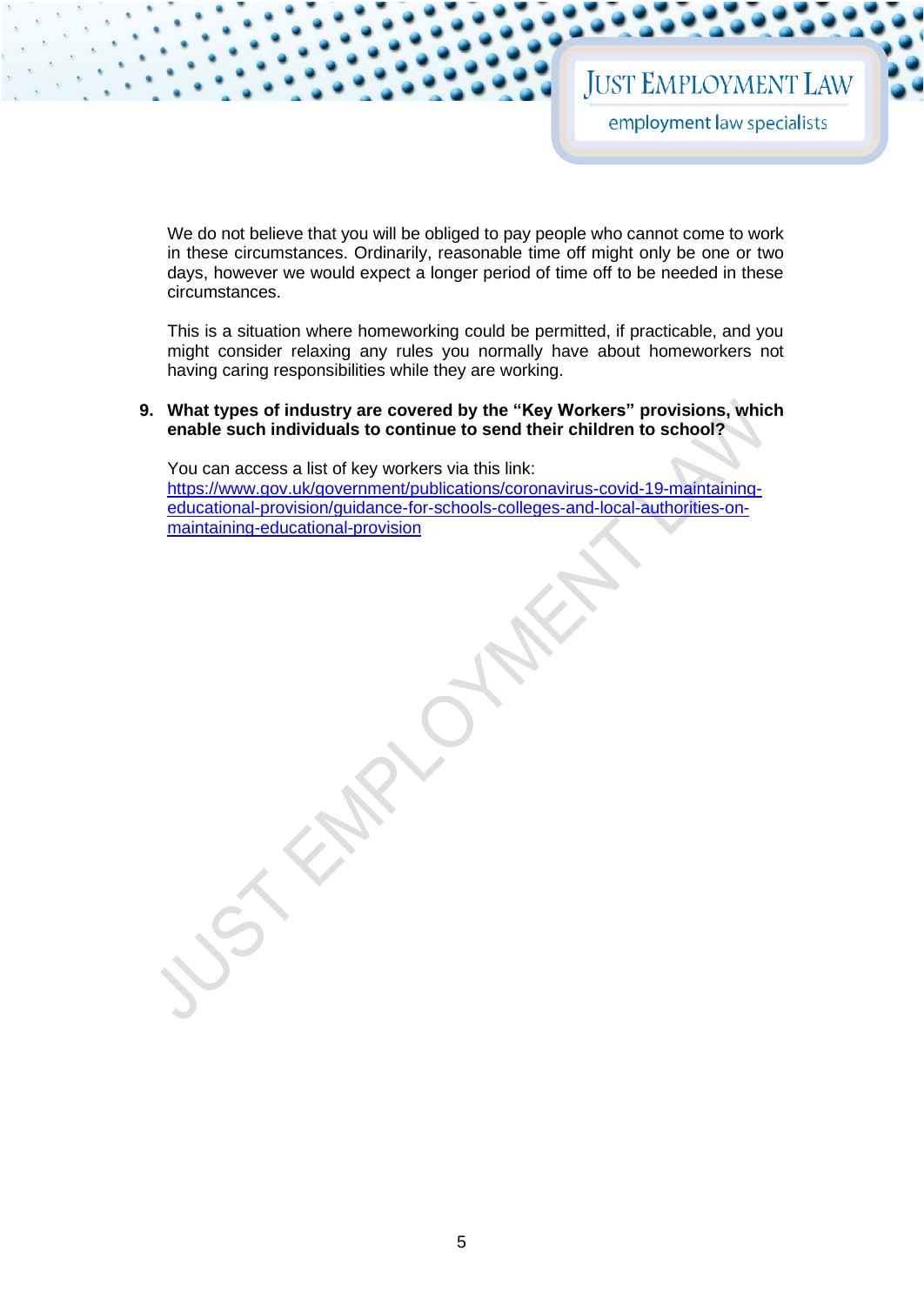### **Section B – Annual leave**

#### **1. Should employees be allowed to cancel pre-approved annual leave?**

If an employee is too unwell to enjoy the benefit of their annual leave (ie because they have coronavirus), the law allows them to have the period of annual leave converted to sick leave and for the annual leave to be taken at a later date. There is nothing to suggest the government is going to change or suspend this rule at the current time. The employee must tell you right away if this situation applies to them and they want to cancel their annual leave.

For an employee who wishes to cancel pre-approved holiday because they are unable to travel / their destination is locked down, you can respond to this in the manner that best suits the business. If you are short of staff and it would help to have the employee cancel their period of annual leave, you can agree and let them take their holiday another time. On the other hand, if you are short of work and you want to insist the employee takes the pre-approved period of annual leave, you are very likely to be entitled to insist that the existing holidays are taken.

#### **2. Can we require employees to take annual leave?**

In the main, yes. You need to give the employee double the amount of notice for the length of holiday they are required to take, so if you want to require an employee to take one week's paid holiday, you will need to give them two weeks' advance notice in writing of this requirement.

You might not be able to do this where the employee has already booked all or most of their holidays for the current holiday year, if the effect of your requirement would be that the employee would be unable to take a paid holiday at another time that you had already approved. In that circumstance, it may be prudent to ask the employee to agree to change their holiday dates.

If you can reach agreement with employees to take holidays, this can be done at very short notice. The need to give double the notice for the length of holiday only applies when you are imposing the requirement without agreement.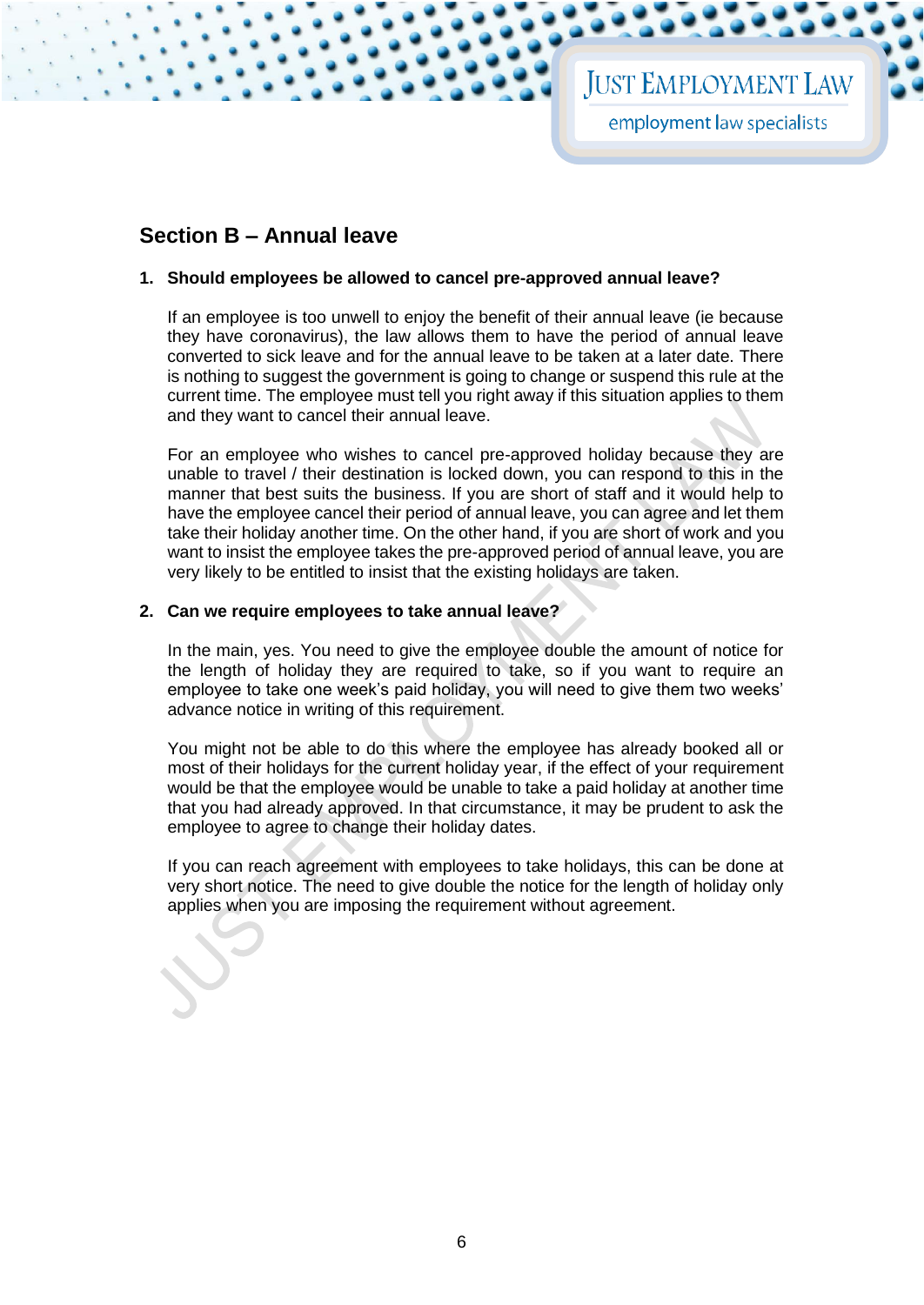### **Section C – Shortage of work**

#### **1. What financial support is the government providing to businesses who cannot afford to pay their employees as normal?**

Beyond the reimbursement of SSP mentioned above, at present, the government has announced three main support packages for employers:

- Very small businesses (typically, those which qualify for Small Business Rates Relief) will be eligible for non-repayable cash grants of £10,000.
- **The Coronavirus Business Interruption Loan Scheme which offers loans of** up to £5 million for SMEs through the British Business Bank. For larger businesses, a new lending facility from the Bank of England is available to help support liquidity. Up to £330 billion is available to businesses in the form of loans.
- The Coronavirus Job Retention Scheme (referred to as the Furlough Scheme), which will reimburse employers covering up to 80% of employees' wages if they are sent home due to a lack of work. This is covered in detail at section D below.

There are also industry-specific support schemes for sectors which are particularly hard-hit. This takes the form of a mixture of grants and rates exemptions.

#### **2. Broadly, what options does an employer have to deal with the financial impact of not having enough work for its staff, as a result of COVID-19?**

The Furlough Scheme is intended to be the main measure to allow employers to avoid dismissing employees as redundant, but if government support is insufficient to address the issue in your business, there are a number of options an employer can consider, including:

- Temporary lay-off
- Short-time working<br>■ Redundancies
- **Redundancies**
- Varying contractual hours
- Paid/unpaid leave (including annual leave)
- Wage reductions

#### **3. What is temporary lay-off?**

People often mistakenly think being "laid off" means being dismissed by reason of redundancy. That is not the case. What we mean here by being "laid off" is that employees are sent home without pay (subject to the right to receive a statutory guarantee payment) due to a shortage of work, generally because of circumstances beyond the employer's control. They remain in your employment in these circumstances.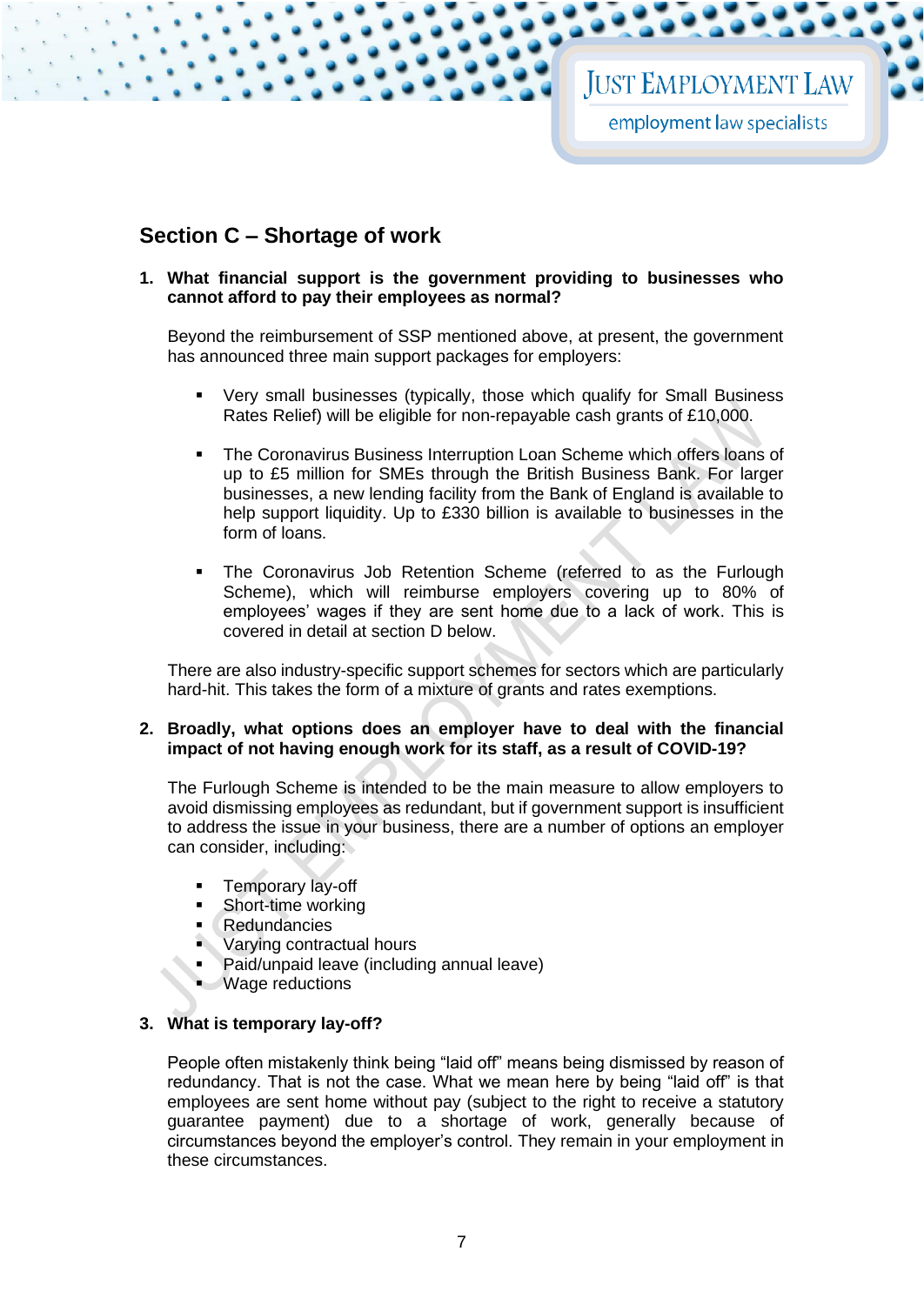#### **4. What is short-time working?**

Colloquially, short-time working is where the employee's weekly working hours are reduced by the employer due to a shortage of work, generally because of circumstances beyond the employer's control. However, in the context of claiming a redundancy payment (discussed below), short-time working has a very specific meaning of working so many fewer hours than normal that the employee's pay drops below half of their normal week's pay.

#### **5. Can I temporarily lay staff off or place them on short-time working?**

This is a question of contract, first and foremost. To compulsorily lay people off on a temporary basis or reduce their weekly working hours, you must have the right in the employee's contract of employment to do so.

You should firstly check your contracts of employment and establish whether you have the right to temporarily lay staff off or place them on short-time working. If you don't have a contractual right to do so, there may be other options open to you, which are discussed below.

Assuming you do have the contractual right, and assuming you do not wish to furlough an employee (see Section D), the first thing to do is to decide which employees you are going to lay off or place on short-time working. We recommend that you try to be as fair as possible to all affected employees. Where short-time working is contemplated, it would normally be fairest to apply this to all employees of a particular type. Where temporary lay-off is contemplated, and you don't need to lay off all of your employees, it would normally be fairest to require all employees to take turns at having periods of lay-off.

Once you have decided who is to be temporarily laid off or placed on short-time working, you will need to write to the affected employees, informing them of your decision and the dates on which the period of temporary lay-off and/or short-time working will apply.

#### **6. What do I need to pay someone who is temporarily laid off or on short-time working?**

Unless they have a contractual right to a higher payment, someone who is temporarily laid off or placed on short-time working will be entitled to a statutory guarantee payment of £29 per day for the first five "workless days". (If the employee is normally employed to work less than five days a week, then that figure will be pro-rated to the number of days per week they are contracted to work.) Thereafter, lay-off and any workless days on short-time working will be unpaid.

Please note that the daily rate of a statutory guarantee payment increases to £30 with effect from 6 April 2020.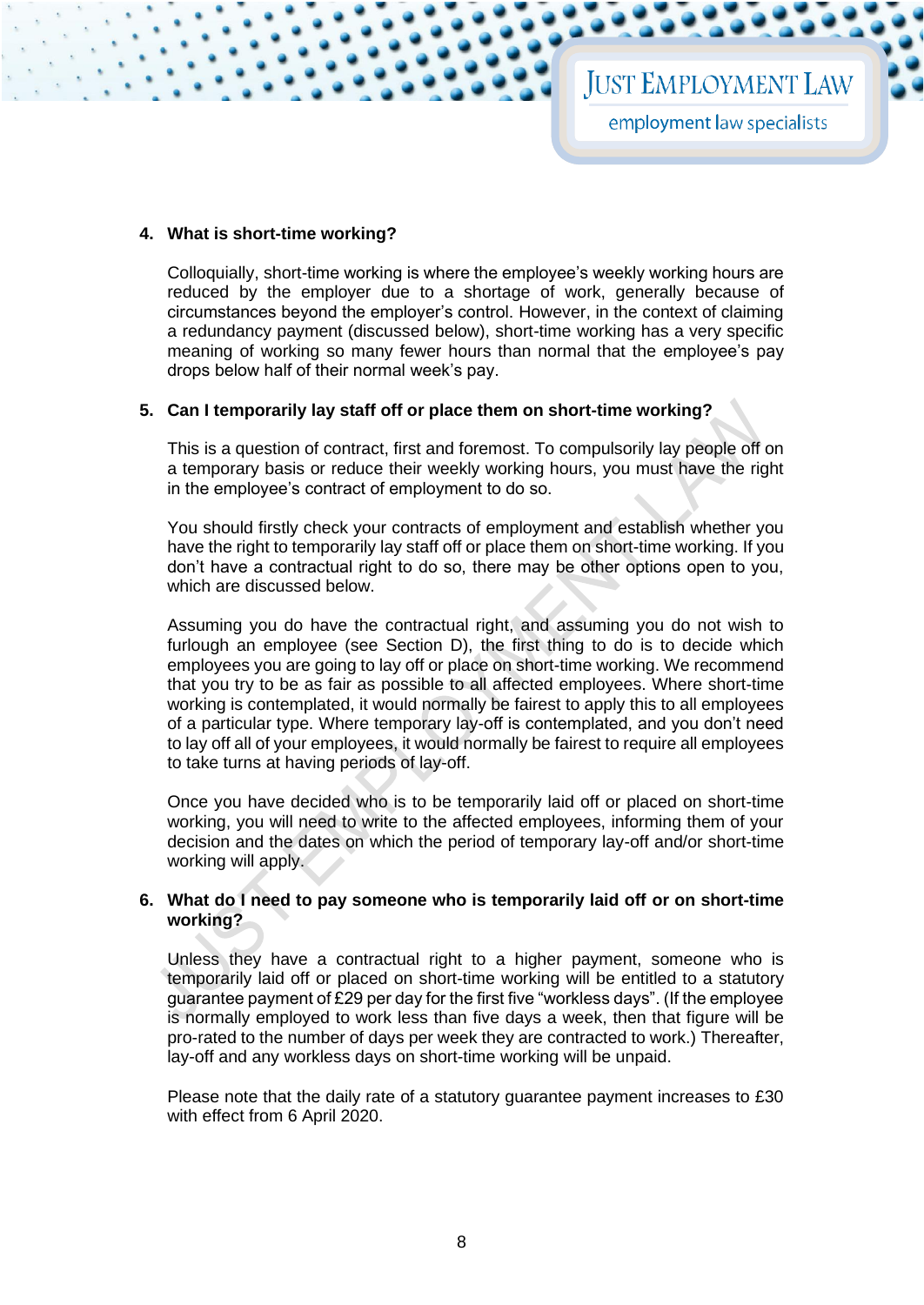#### **7. Is anyone entitled to more than a statutory guarantee payment for temporary lay-off or short-time working periods?**

Often, a collective agreement will provide for higher rates of pay during periods of short-time working or temporary lay-off. It's not uncommon for collective agreements to say that the first five "workless days" need to be paid at full pay.

Generally, if you don't have the contractual right to put someone on short-time working or temporarily lay them off, but you do so anyway without their agreement, they will be entitled to full pay if they are willing and able to work, but you are unable to provide them with work.

#### **8. How long can I lay someone off or place them on short-time working for?**

In theory there is no limit to how long these arrangements can last if you have the contractual right to impose them, but in practice there is a significant limitation. That is that if an employee is temporarily laid off or placed on short-time working for four consecutive weeks or six weeks in any 13 week period, then they have the right to resign and claim a statutory redundancy payment from you.

#### **9. If an employee resigns and claims a statutory redundancy payment for having reached the trigger period of lay-off or short-time working, is there anything I can do to avoid having to pay the redundancy payment?**

Yes, if you now have work available for them. You can issue a counter-notice, saying that within the next four weeks, it is reasonably expected that you will be able to give them work for a period of at least 13 weeks without a further period of lay-off or short-time working being required.

It may also be an option at this stage to agree with an employee to place them on the Furlough Scheme.

#### **10. Can I make employees redundant due to a shortage of work due to COVID-19?**

Yes, you can make redundancies just as you would at any other time due to a shortage of work. However, all of the normal employment rights people have in a redundancy situation will continue to apply (see below).

#### **11. Will I have to carry out collective consultation before I make anyone redundant?**

Where an employer proposes to dismiss as redundant 20 or more employees at one establishment within a 90 day period, the employer requires to carry out a collective consultation process for 30 days before the first dismissal takes effect. This period increases to 45 days if it is proposed to dismiss as redundant 100 or more employees at the same establishment.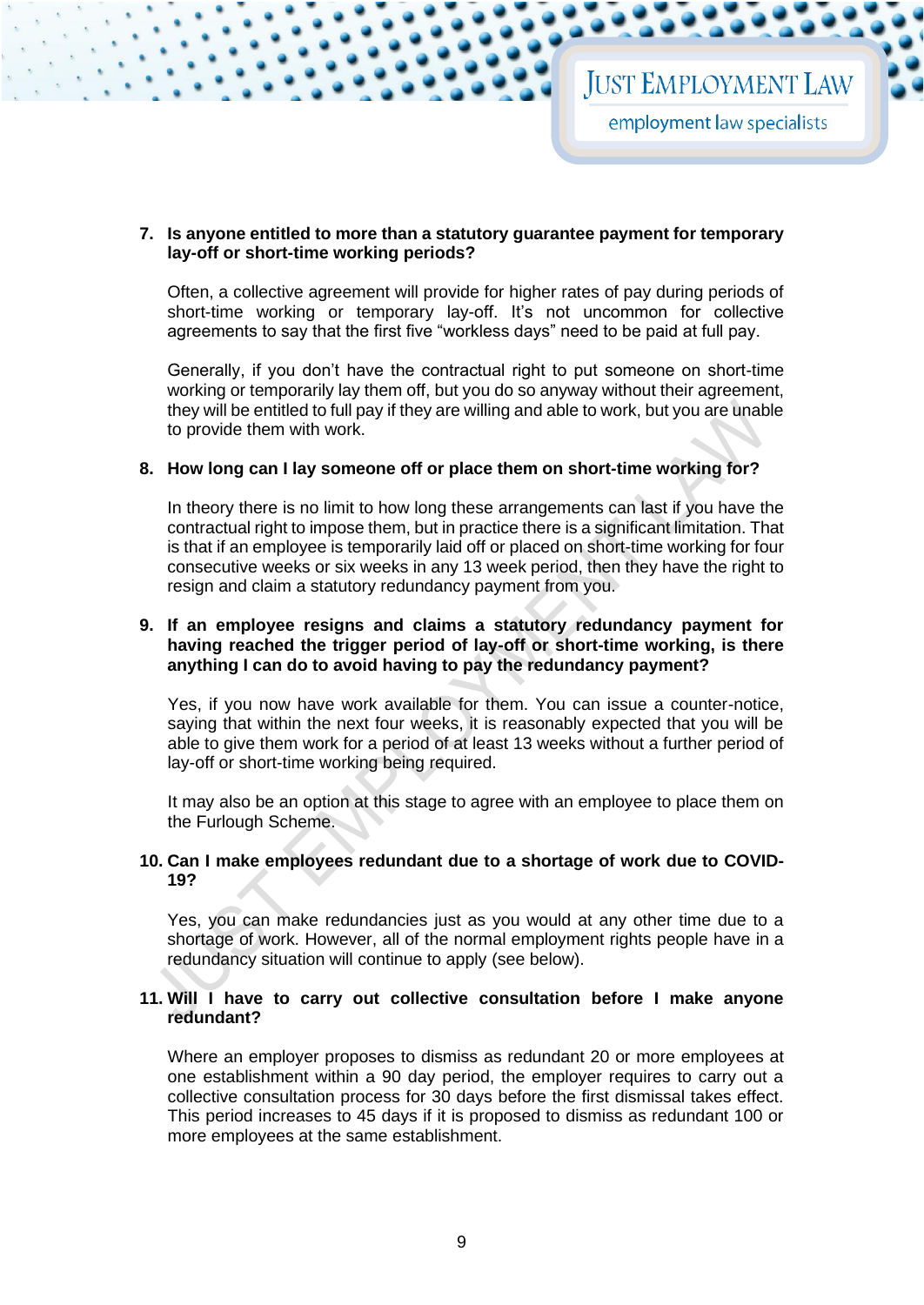# **JUST EMPLOYMENT LAW**

employment law specialists

This will generally involve electing workforce representatives where there is no recognised trade union and having a series of consultation committee meetings with a view to trying to avoid, minimise and mitigate the proposed redundancies.

If you are not proposing to dismiss as many as 20 employees at any establishment, then you won't have to carry out a collective consultation process, but you will still need to have a fair method of selection for redundancy and carry out individual consultation, particularly with anyone who has two years' service and therefore the right not to be unfairly dismissed.

#### **12. What are the risks of dismissing 20 or more employees at one establishment without going through the collective consultation process?**

The two main risks are a "protective award" and unfair dismissal.

Any employee who is dismissed as redundant without collective consultation, where it should have taken place, can claim an award of up to 13 weeks' pay (uncapped). There is no minimum period of service for bringing this claim. If one employee successfully raises the claim, all other employees who should have been consulted can "piggy back" on the successful claim, so the risk is significant.

Employers can raise a "special circumstances" defence, saying it was not possible to collectively consult in the circumstances. We suspect it will not be enough simply to point to the coronavirus outbreak as a special circumstance – rather, the employer will have to show that in the particular circumstances of their business, it was impossible to wait 30 days before dismissing anyone as redundant.

Also, there is clear case law that where an employee with two years' service or more is dismissed as redundant without collective consultation when it should have taken place, that will make the dismissal unfair.

#### **13. Can I just dismiss as redundant any employees with under two years' service, without following a consultation process?**

You might be able to do this, but there might be some risks attached and you will want to discuss this with us to assess these risks before taking action.

For instance, dismissing as redundant an employee who might be able to argue that they were selected for redundancy for a discriminatory reason (e.g. a disability) or an automatically unfair reason (e.g. because they were a whistleblower or a trade union member) can still bring dismissal-related claims, even though they do not have two years' continuous employment.

It's also important to understand that employees who are very close to two years' service might be treated in law as having two years' service when the statutory notice period is added onto their period of service, even if you dismiss them with immediate effect and a payment in lieu of notice.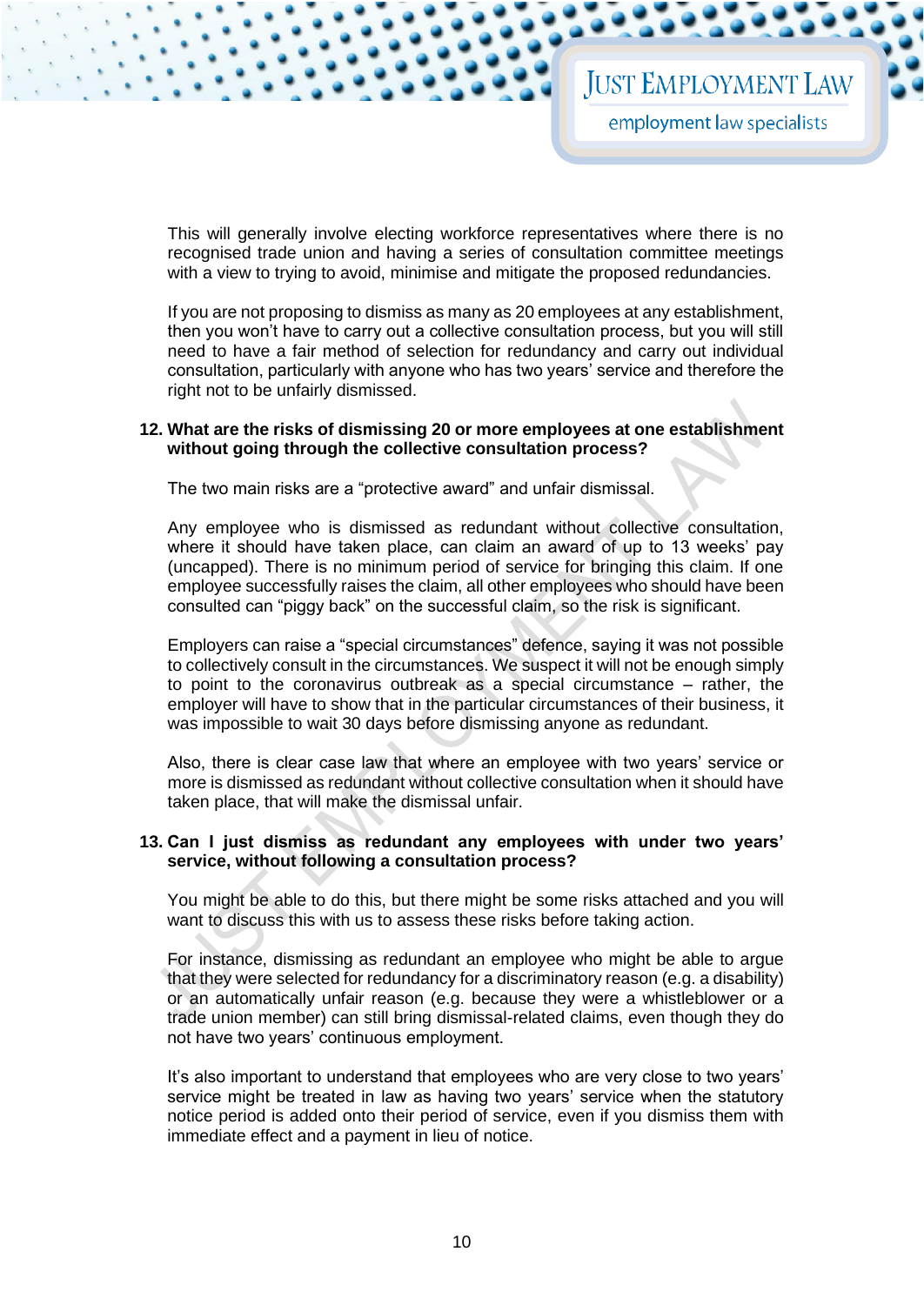It's also very important to understand that dismissing an employee with under two years' service will still count towards the figure of 20, to determine whether collective consultation is required.

#### **14. What if I need to make people with over two years' service redundant?**

You will need to follow a fair process in selecting staff for redundancy and consulting with them over avoiding the redundancy and/or offering them alternative employment. We can assist you with the necessary advice and documentation, but you should expect that it could take upwards of two weeks to complete such a process.

#### **15. Can we agree with staff to reduce their hours of work?**

Yes, this can be done. Ideally, you would try to spread this out across your workforce (or the affected part) as fairly as possible. Once any changes have been agreed, they will need to be put in writing and the employee will need to sign their agreement to the changes. If it is known how long the reduced hours will apply for, this should be included in the document to be signed.

Employers will certainly want to consider if the Furlough Scheme is a better option before seeking to reduce employees' contractual hours.

Please note that even where an employee is on short-time working by agreement rather than by the employer exercising an existing contractual right, they are still likely to be entitled to a statutory guarantee payment for the first five (or pro-rata) workless days.

#### **16. Can I ask employees to take unpaid leave to cover periods of shortage of work?**

Yes, if for any reason the Furlough Scheme does not work in a particular situation, this can be done by agreement. The employee will be entitled to a statutory guarantee payment for the first five (or pro-rata) days of unpaid leave.

During a period of unpaid leave, the norm would be that all benefits other than pay would continue as normal, such as pension, life assurance etc. If this is not to be the case, there will need to be a specific agreement in writing to that effect.

#### **17. Can I agree with my workforce that they will take temporary pay cuts?**

Yes, up to a point, and this may be a very good option for many employers, perhaps in combination with putting other employees on the Furlough Scheme.

If employees will agree to pay cuts, this can be done as long as the employees are still paid the minimum wage for the hours they actually do work.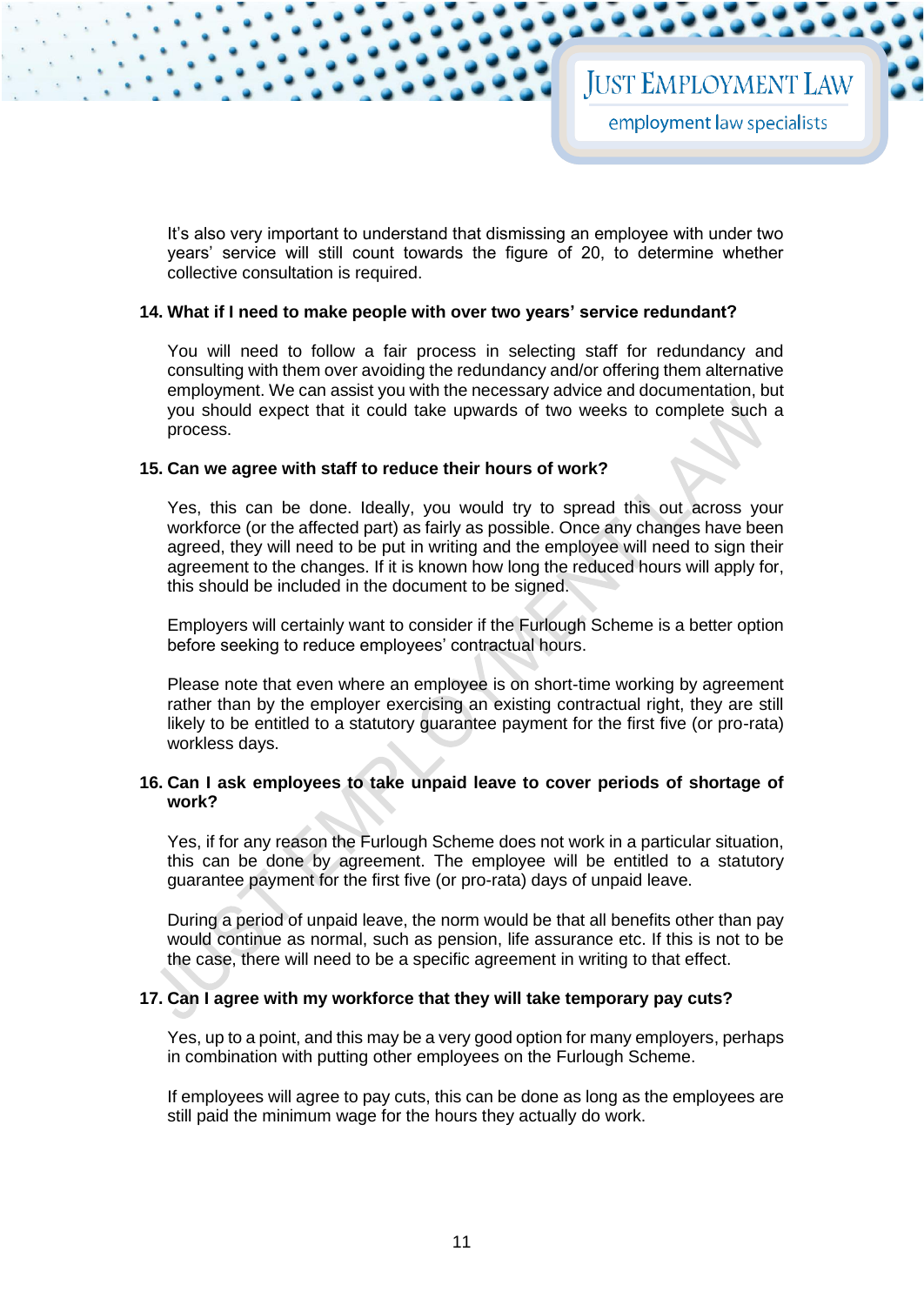Any agreement to a pay cut should be put in writing and should specify how long the agreement will last for. Ideally, the agreement will also specify what will happen with benefits such as pension, life assurance etc during the temporary pay cut.

Many employers will agree with employees who accept a pay cut that if the employee is subsequently made redundant before their pay returns to normal, their redundancy pay will be at pre-pay cut levels.

#### **18. What is the position with employees on zero-hours contracts?**

Where a worker is on a genuine zero-hours contract (under which it is clearly stated there is no obligation on the employer to offer any work), then there will be no need to consider terminating the contract or agreeing reduced hours. You would simply advise the worker that you have no shifts to offer them for the time being. It would be advisable to give people in this position reasonably regular updates (perhaps fortnightly) on the availability of work.

If a zero-hours worker advised they were unfit for work due to self-isolating, you would not need to pay SSP unless they had scheduled shifts that they were now unable to fulfil.

Zero hour workers will be entitled to payments under the Furlough Scheme if they are paid through PAYE, so this may be an option too.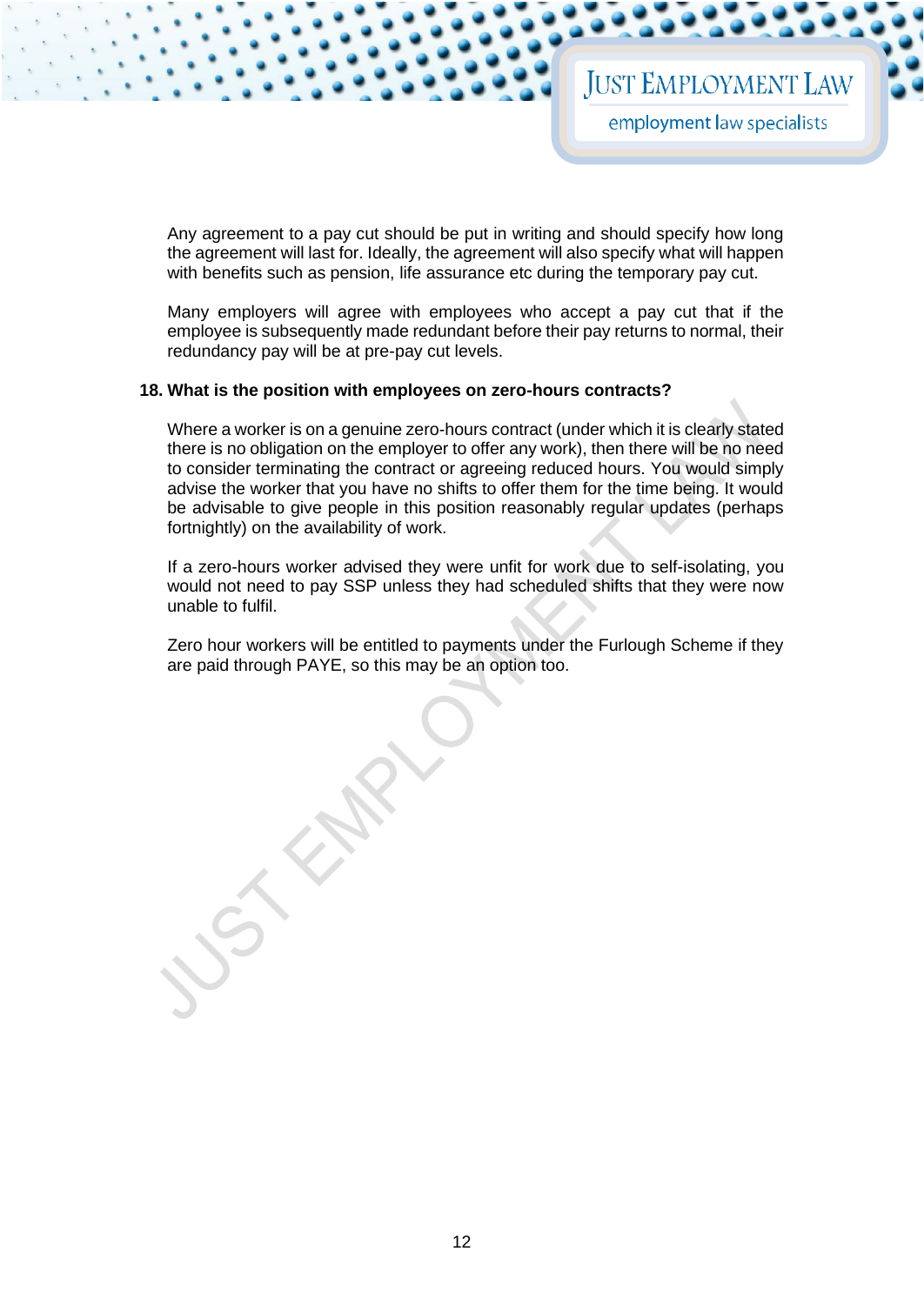## **Section D – The Coronavirus Job Retention Scheme (Furlough)**

*Please note that while official guidance about this scheme was released on 26 March 2020, there are still many unanswered questions about how the scheme will operate at the time of this release. We will make further information available to our clients as and when it becomes available.* 

#### **1. What is the Coronavirus Job Retention Scheme?**

The scheme was announced by the Chancellor of the Exchequer on Friday 20 March 2020. It enables employers of workers whom they have sent home due to lack of work to apply to HMRC to be reimbursed in respect 80% of the employee's usual monthly wage costs, up to a maximum of £2,500 per month.

The official guidance is available at [www.gov.uk/guidance/claim-for-wage-costs](http://www.gov.uk/guidance/claim-for-wage-costs-through-the-coronavirus-job-retention-scheme)[through-the-coronavirus-job-retention-scheme](http://www.gov.uk/guidance/claim-for-wage-costs-through-the-coronavirus-job-retention-scheme)

#### **2. Who can claim?**

Any UK organisation with employees can apply, providing they have created and started a PAYE payroll scheme on or before 28 February 2020 and have a UK bank account.

#### **3. How long does the scheme run for?**

The scheme runs initially from 1 March 2020 for three months. The Chancellor has indicated a willingness to extend the scheme for a longer period if necessary.

#### **4. How can we access payments?**

HMRC are going to administer the scheme and are in the process of setting up a system to facilitate the payments.

You can only submit one claim every three weeks.

#### **5. What do we need to do to be eligible for the scheme?**

HMRC advises that you will need to:

- designate affected employees as 'furloughed workers,' and notify your employees of this change - changing the status of employees remains subject to existing employment law and, depending on the employment contract, may be subject to negotiation; and
- submit information to HMRC about the employees that have been furloughed and their earnings through a new online portal (HMRC will set out further details on the information required)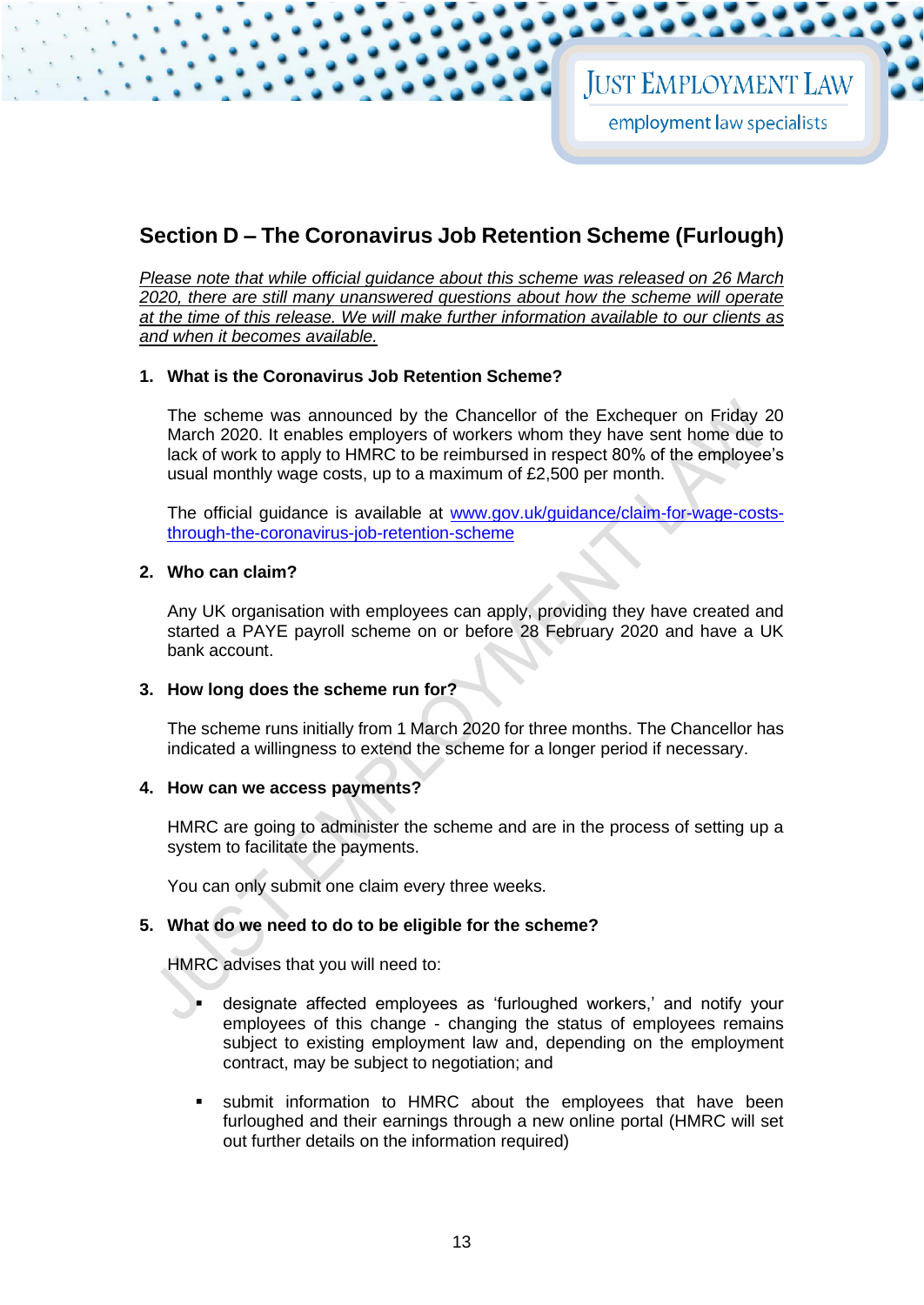## **JUST EMPLOYMENT LAW**

employment law specialists

You will also need:

- vour ePAYE reference number
- the number of employees being furloughed
- the claim period (start and end date)
- amount claimed (per the minimum length of furloughing of 3 weeks)
- your bank account number and sort code
- your contact name
- your phone number
- You will need to calculate the amount you are claiming. HMRC will retain the right to retrospectively audit all aspects of your claim.

#### **6. Can we impose furloughed status on an employee?**

No, you will need the employee's agreement, ideally in writing. JEL will be providing Furlough Agreements for clients.

#### **7. How much exactly can we claim?**

Where someone earns no more than £2,500 per month gross, you will be able to claim 80% of their gross monthly wage.

Where someone earns more than £2,500 per month, this is the maximum that you will be able to claim.

For full time and part time salaried employees, the employee's actual salary before tax, as of 28 February should be used to calculate the 80%. Fees, commission and bonuses should not be included.

If the employee has been employed (or engaged by an employment business) for a full twelve months prior to the claim, you can claim for the higher of either:

- the same month's earning from the previous year; or
- average monthly earnings from the 2019-20 tax year

If the employee has been employed for less than a year, you can claim for an average of their monthly earnings since they started work.

You can also claim employer's national insurance contributions and the minimum employer auto-enrolment pension contributions.

#### **8. What should we pay a furloughed employee?**

You should agree with the furloughed employee what they will be paid, and set this out in a furlough leave agreement. You may agree to pay them only the sums reimbursed by HMRC (as above). Alternatively, you may agree to top up their payments for some or all of their furlough leave.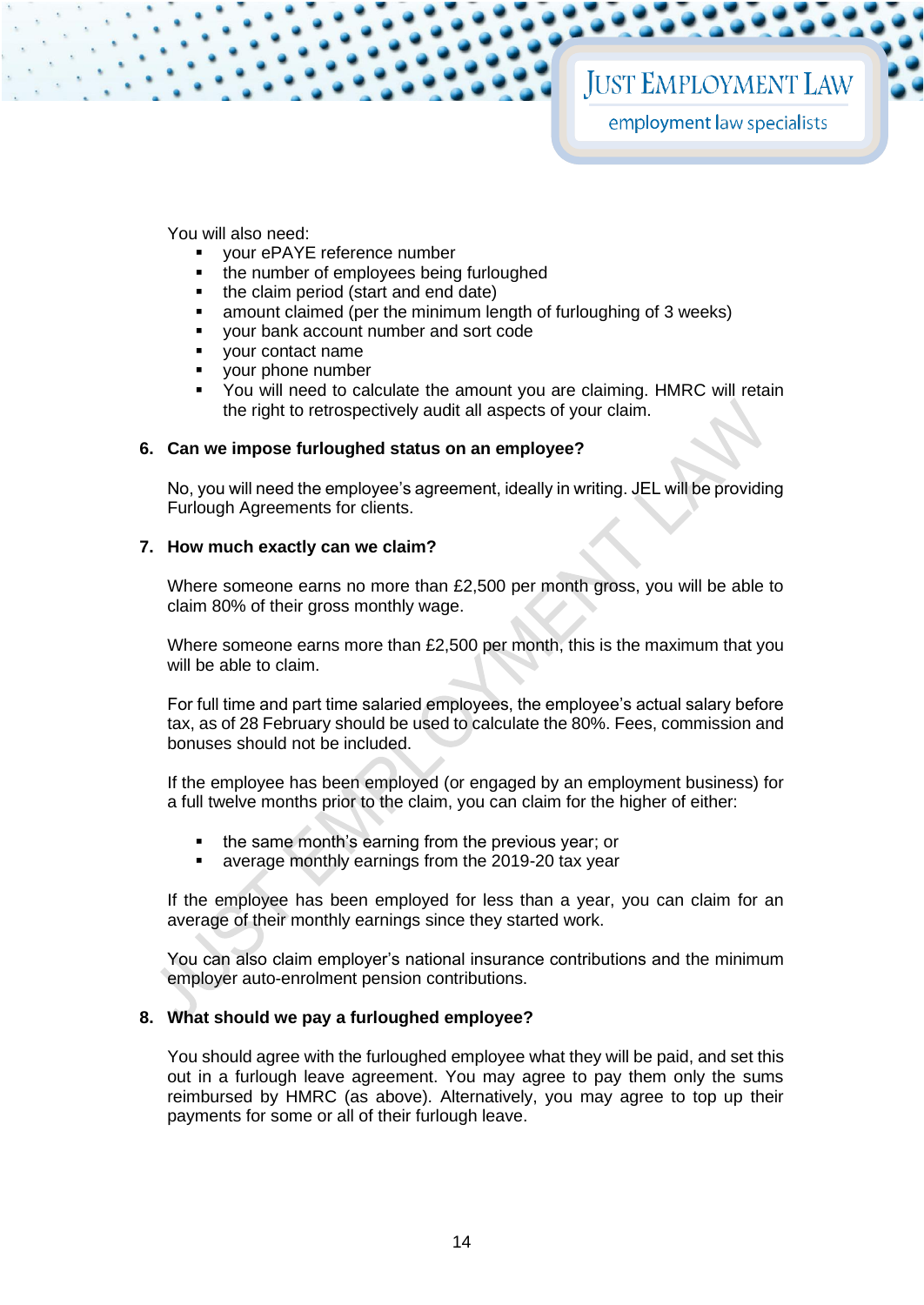It does not matter if furlough pay takes an employee below the minimum wage, since the employee is not carrying out any work (subject to the below regarding training).

#### **9. What if I laid off an employee or made them redundant prior to the announcement of the scheme?**

You will be able to retrospectively claim on behalf of anyone who has been sent home due to lack of work since 1 March 2020, as long as you keep them in your employment.

You can also retrospectively change the status of someone you have dismissed for lack of work since 1 March 2020 to that of a furloughed employee, with their agreement.

#### **10. What if an employee started after 1 March 2020?**

They would not be eligible to be furloughed, insofar as you would expect to be reimbursed by HMRC.

If you have previously furloughed such an employee believing the scheme would permit this, you would now need to consider other options for that individual.

#### **11. Can someone who is off sick be furloughed?**

No. An employee must be ready and able to work.

#### **12. What if an employee becomes sick whilst on furlough leave?**

An employee who has a contractual entitlement to company sick pay and who becomes sick whilst on furlough leave may wish to be placed onto sick leave, so to receive enhanced sick pay. The guidance is not clear on whether this should be done, especially if the employee has not had their minimum furlough leave of three weeks. We await further clarity on this point.

#### **13. Can someone who is on maternity, paternity or other family friendly leave be furloughed?**

No. An employee must be ready and able to work. At the end of their leave, they may be furloughed if there is no work available for them.

#### **14. Can I furlough an employee in the "extremely vulnerable" or "vulnerable" categories detailed above?**

Yes, and although there is potential for an indirect discrimination claim to be brought in such circumstances, we consider such claims may be capable of being defended on the basis of objective justification.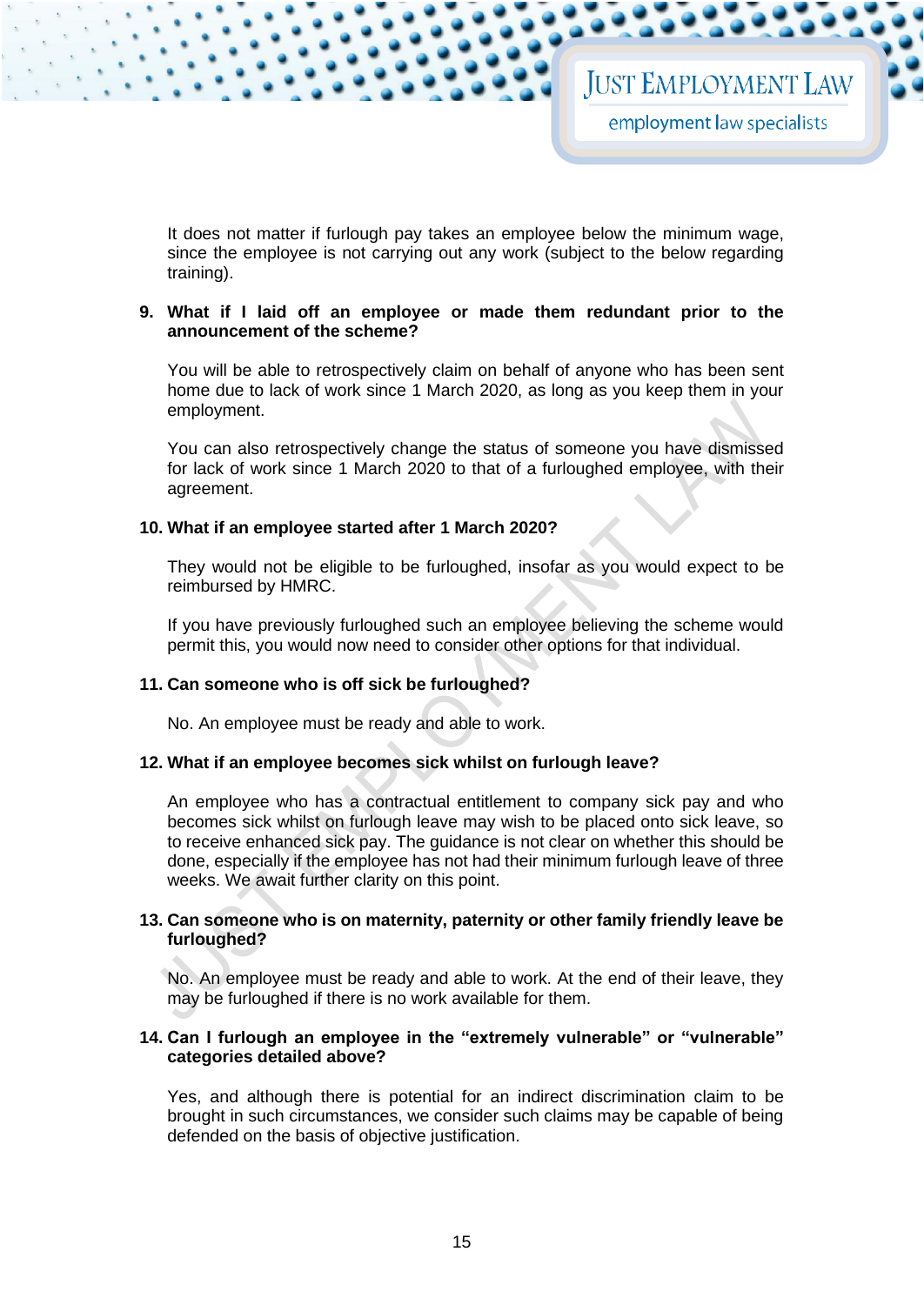#### **15. Does the scheme apply to fixed-term workers?**

We believe the scheme will apply to workers on fixed-term contracts, where they are paid via PAYE. It is unclear at present what the position will be at the point the fixed term contract expires.

#### **16. Does the scheme apply to zero-hours workers?**

Yes, providing they are paid through PAYE.

#### **17. Do I need to consult with staff prior to placing them on furlough leave?**

You should consult with staff, insofar as this involves informing them of the proposal and seeking their consent. We believe verbal consultation in this regard would be sufficient.

It is open to debate as to whether proposing to furlough 20 or more employees at the same establishment within 90 days gives rises to an obligation to collectively consult in advance. Our preliminary view is that this is that this is unlikely on the basis that there is no proposal to dismiss at that stage – merely offers of paid leave being made to staff as an alternative to other measures such as lay off or redundancy, but in reality no-one knows for certain given the unprecedented measures being introduced.

If you proposed to dismiss as redundant 20 or more employees in the event of them objecting to being placed on furlough leave, collective consultation would, however, be required at that juncture.

#### **18. What if an employee refuses to agree to be furloughed?**

If you don't have enough work for an employee who refuses to be furloughed, you may be able to use some of the other options set out in section B above.

#### **19. Can I reduce someone's hours and place them on furlough at the same time?**

No, that will not be possible. Only employees who are doing no work at all for you can be furloughed. So you could not have someone working, for example, three days a week for you and claim a furlough payment for the other two days per week. You can only claim furlough payments for employees who are working zero hours.

#### **20. Does a furloughed employee still pay tax on their earnings?**

Yes, and deductions should therefore continue to be made as normal.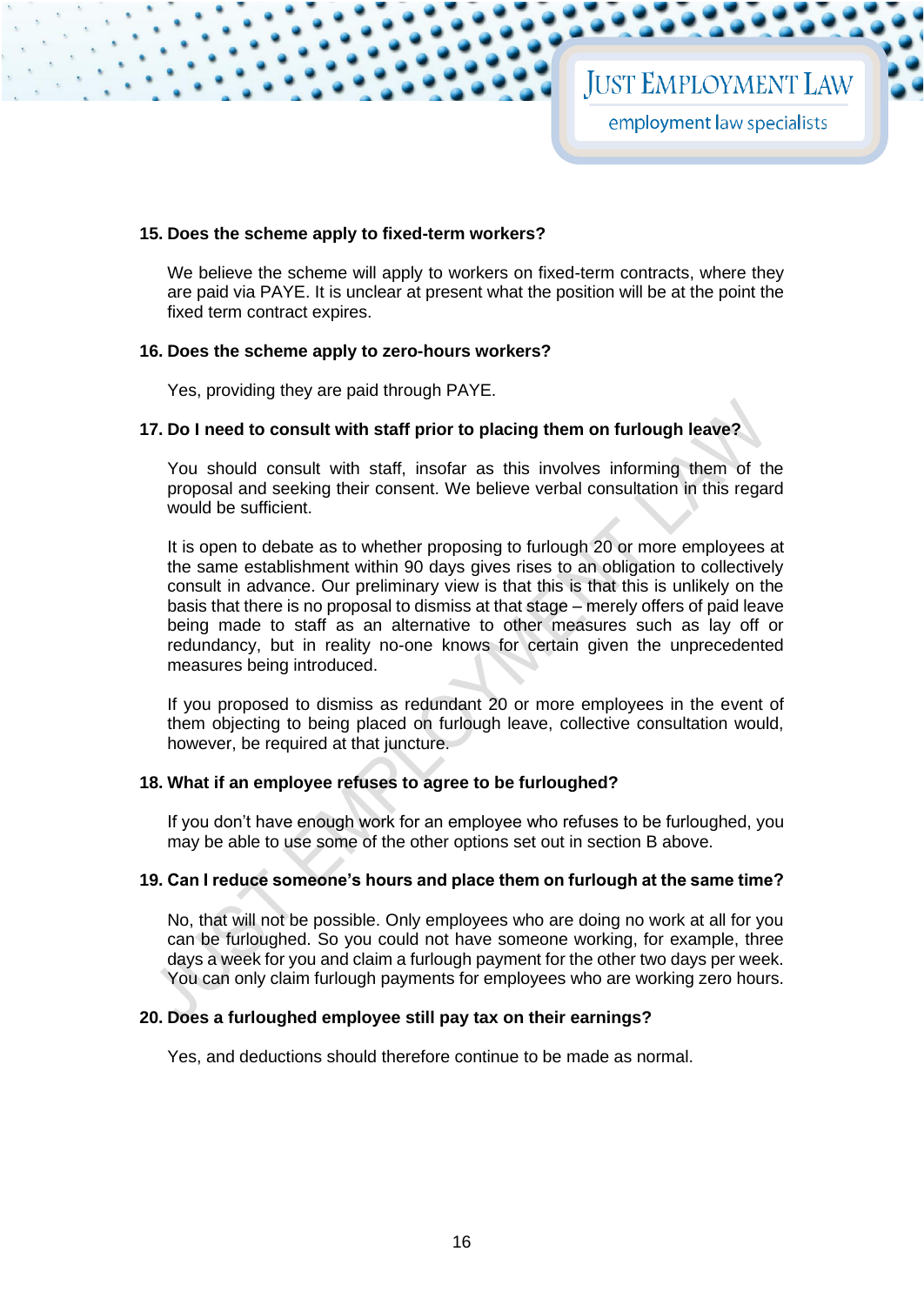#### **21. Can a furloughed employee continue to carry out some of their duties from home?**

No. A furloughed employee must not carry out any work, even from home. They can take part in volunteer work or training, as long as it does not provide services to or generate revenue for, or on behalf of your organisation. In relation to any time training, you must ensure the minimum wage is paid).

#### **22. Can a furloughed employee work elsewhere?**

Yes, providing they had that job prior to 1 March 2020. We don't believe a furloughed employee can take up new employment elsewhere whilst on furlough leave.

#### **23. For how long do I have to furlough an employee?**

The minimum period is 3 weeks. There is no maximum period and this will be subject to any further updates from the government in relation to when the scheme ends.

#### **24. Can I bring a furloughed employee back to work and then 're-furlough' them?**

The scheme does not appear to preclude this, provided that each period of furlough leave is a minimum of three weeks. However, the government guidance does not include an express confirmation that the same person can be furloughed more than once.

#### **25. Can an employee request to be furloughed?**

Yes they can, however they cannot insist on this. It is for the employer and employee to agree if the employee will be furloughed.

#### **26. Can a furloughed employee be required to take annual leave?**

We think this is possible but we await clarity on this point.

#### **27. If an employee has been unable to use their annual leave by the end of our holiday year as a result of coronavirus, what should we do?**

In these circumstances, i.e., where it is not reasonably practicable for the employee to take some or all of the holiday they are entitled to due to coronavirus, the government has announced that an employee can carry over four weeks of their annual leave entitlement into the next two leave years. Whether the employer will permit the employee to carry forward any additional annual leave would be a matter for contractual agreement.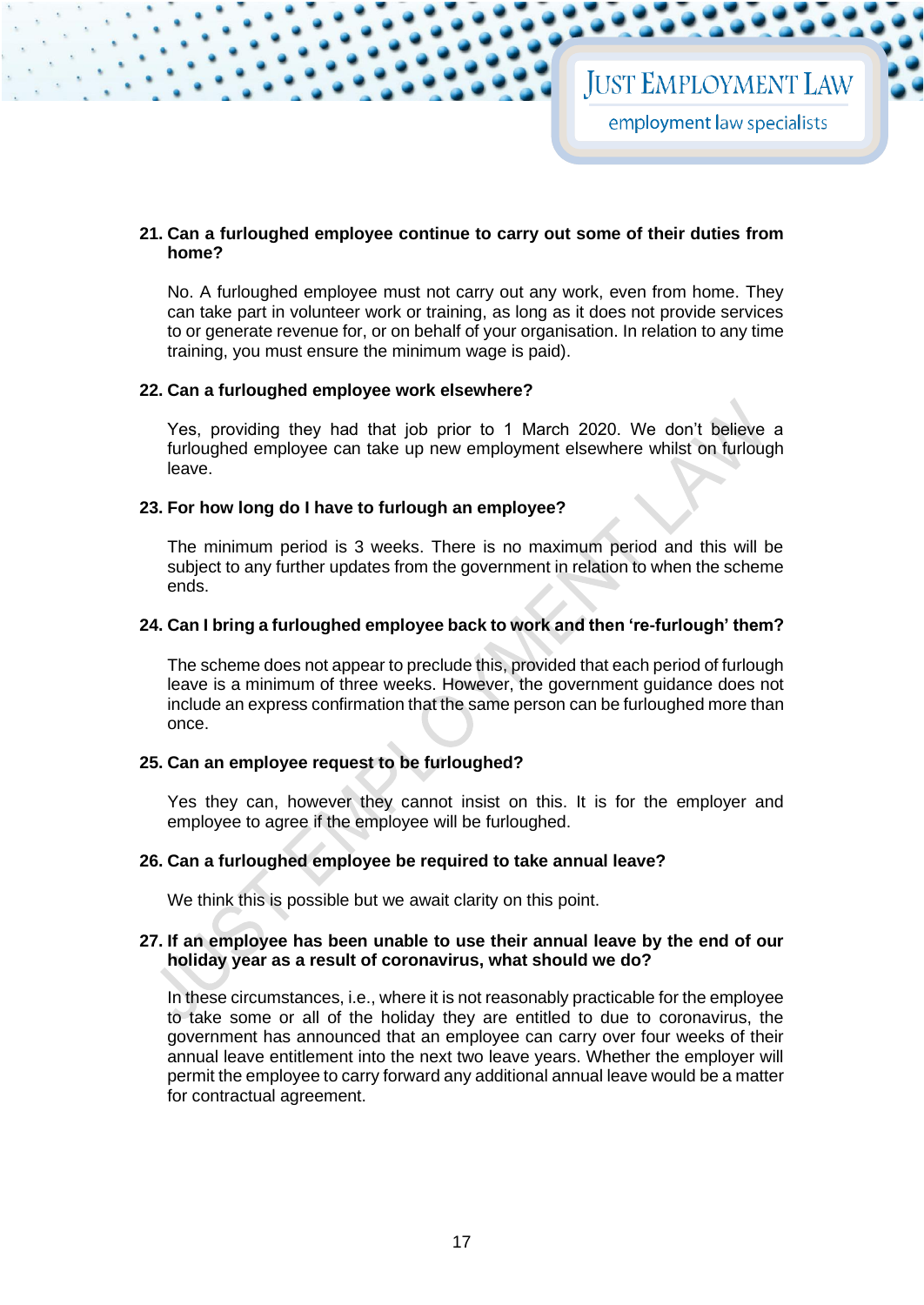#### **28. What if I can't afford to furlough an employee pending reimbursement from HMRC?**

There are business loans available that may assist with short term cash flow issues. If this is not appropriate for your business, we would suggest in those circumstances that you seek to agree with employees that they will be paid upon reimbursement being provided by HMRC.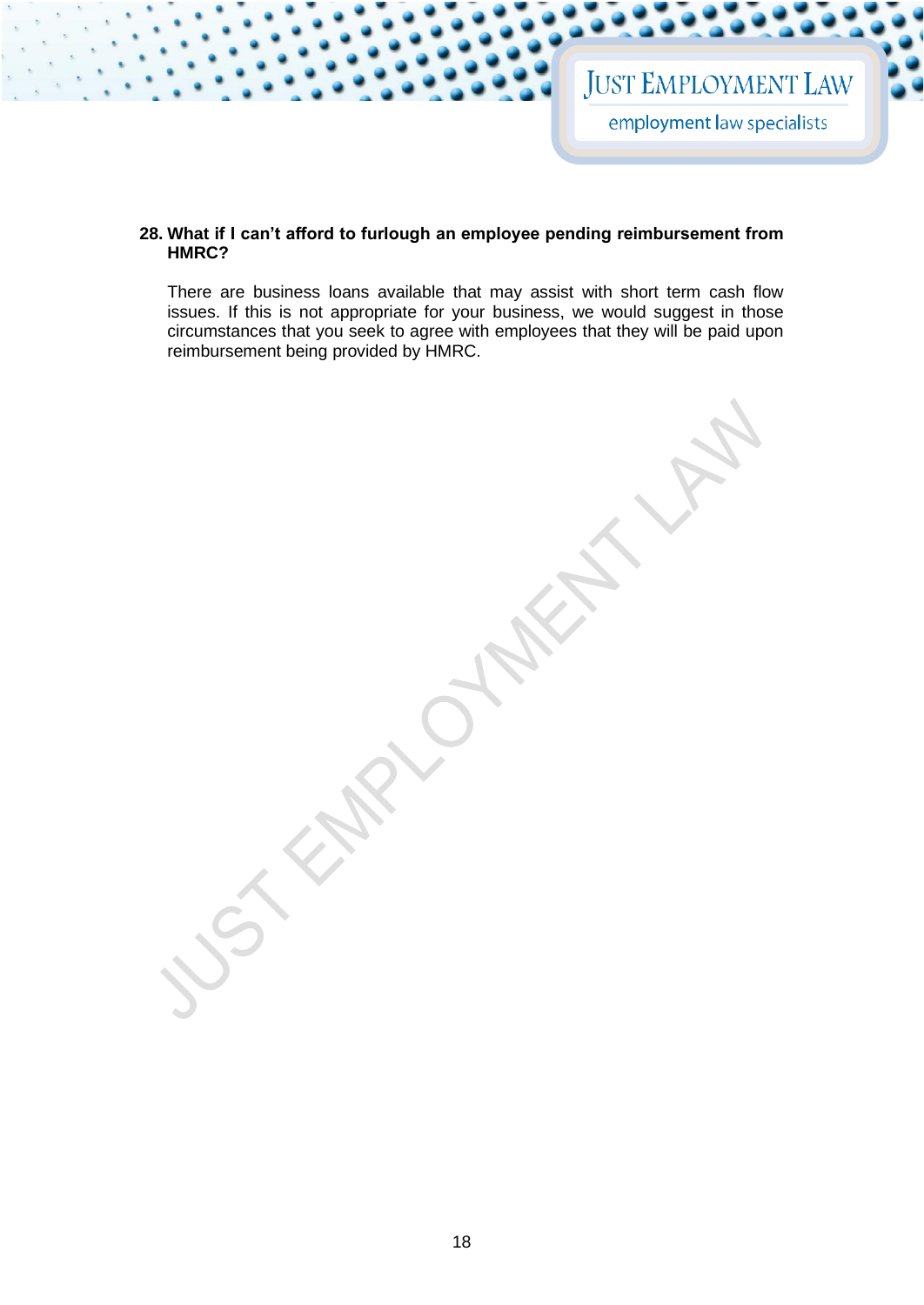## **JUST EMPLOYMENT LAW**

employment law specialists

## **Section E – Working from home**

#### **1. Can we require staff to work from home?**

If there is an established requirement to work from home where appropriate or where instructed to do so, then there is unlikely to be an issue applying this.

If not, imposing home working would arguably constitute a variation of the contract requiring employee consent. However, where an employee is faced with either being on SSP or nil pay as an alternative, they may well be willing to consent to working from home as a way of preserving pay.

Where home working is being newly introduced, or expanded, the employer should ensure that the health and safety implications have been considered and that the necessary infrastructure is in place.

#### **2. Can we refuse an employee to work from home if they will be looking after children who have been sent home from school or nursery?**

In normal circumstances, it would not be appropriate for an employee to work from home while also providing childcare. However, as the coronavirus outbreak escalates, employers may need to take a pragmatic approach. If all schools and nurseries close, the majority of parents in the workplace will face this issue and putting a blanket ban on working from home while also looking after children may preclude a large proportion of the workforce from performing any duties. In these unprecedented circumstances, employers may be prepared to take a more relaxed and flexible approach to homeworking and allow employees to work around their childcare responsibilities. Employees with younger children who require constant attention may not be able to work at all while responsible for looking after those children. However, they may be able to split the childcare with the other parent, so that both parents are able to, at least, continue working part-time.

Employees in these circumstances may assert their right to time off to care for a dependant. Time off in these circumstances is unpaid, unless there is a contractual right to pay. Given that school closures (if implemented) could last a relatively long time, it is likely that many employees who consider that they can undertake some work while providing childcare would prefer to do so (rather than assert their statutory right to time off) if the employer is willing to allow them to work flexibly.

#### **3. An employee has asked to work from home. Can I refuse this?**

Unless an employee is self-isolating in accordance with the government guidance, and where the employee is ordinarily required to work from the employer's premises, then it is permissible to refuse a request to work from home at the moment.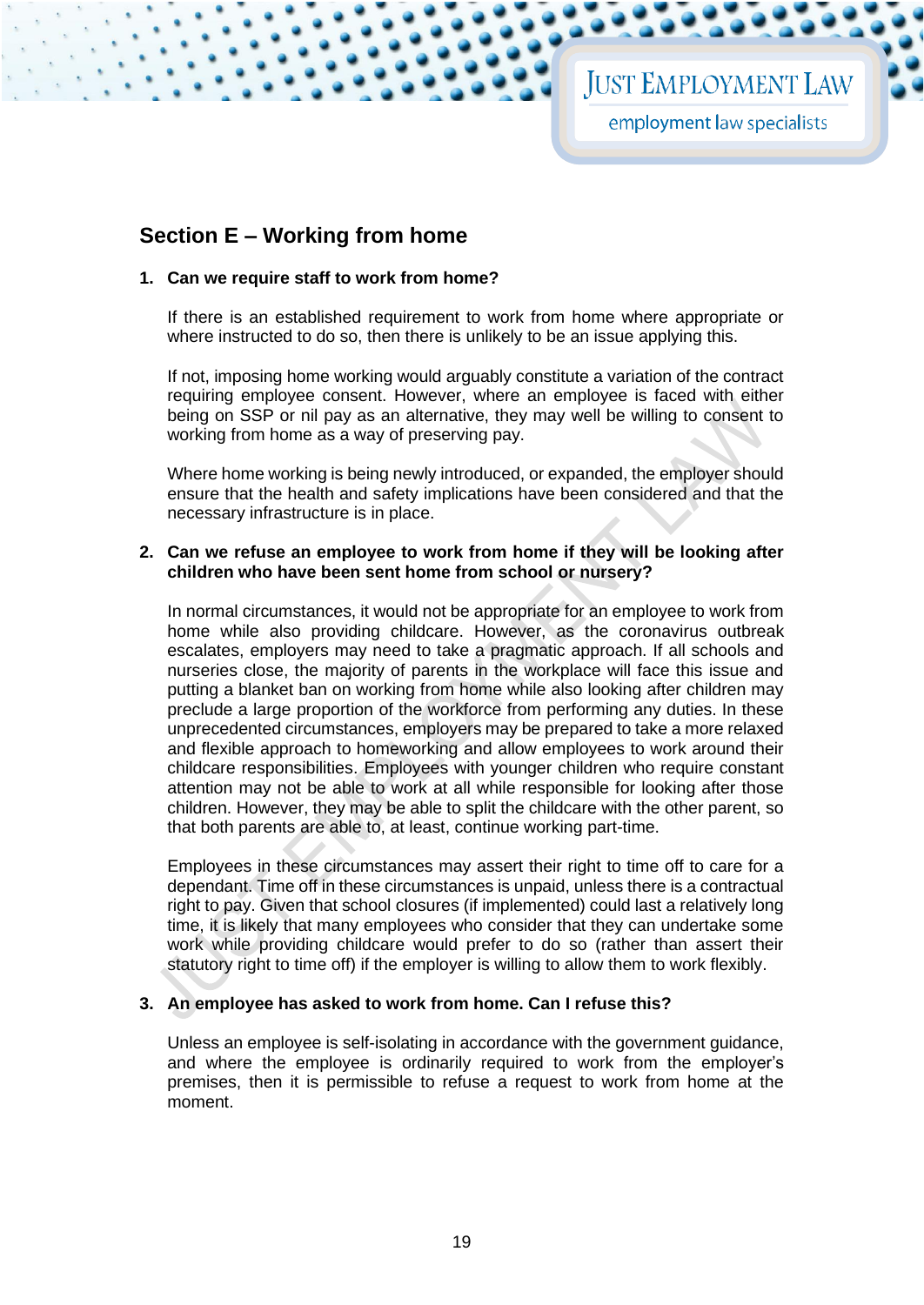Doing so, however, may then see an employee reporting that they have developed symptoms and require to self-isolate, which could lead to the employee not carrying out any of their duties. Employers may therefore wish to consider individual requests to work from home on a case by case basis, pending any further government guidance.

#### **4. Our business cannot accommodate home working. What should we do?**

If the nature of the business is such that home working cannot be accommodated, the employer may wish to consider agreeing with the employee to be placed on furlough leave. If that is not practicable for any reason, the steps detailed above (under section B) regarding options in case of a shortage of work may be applicable.